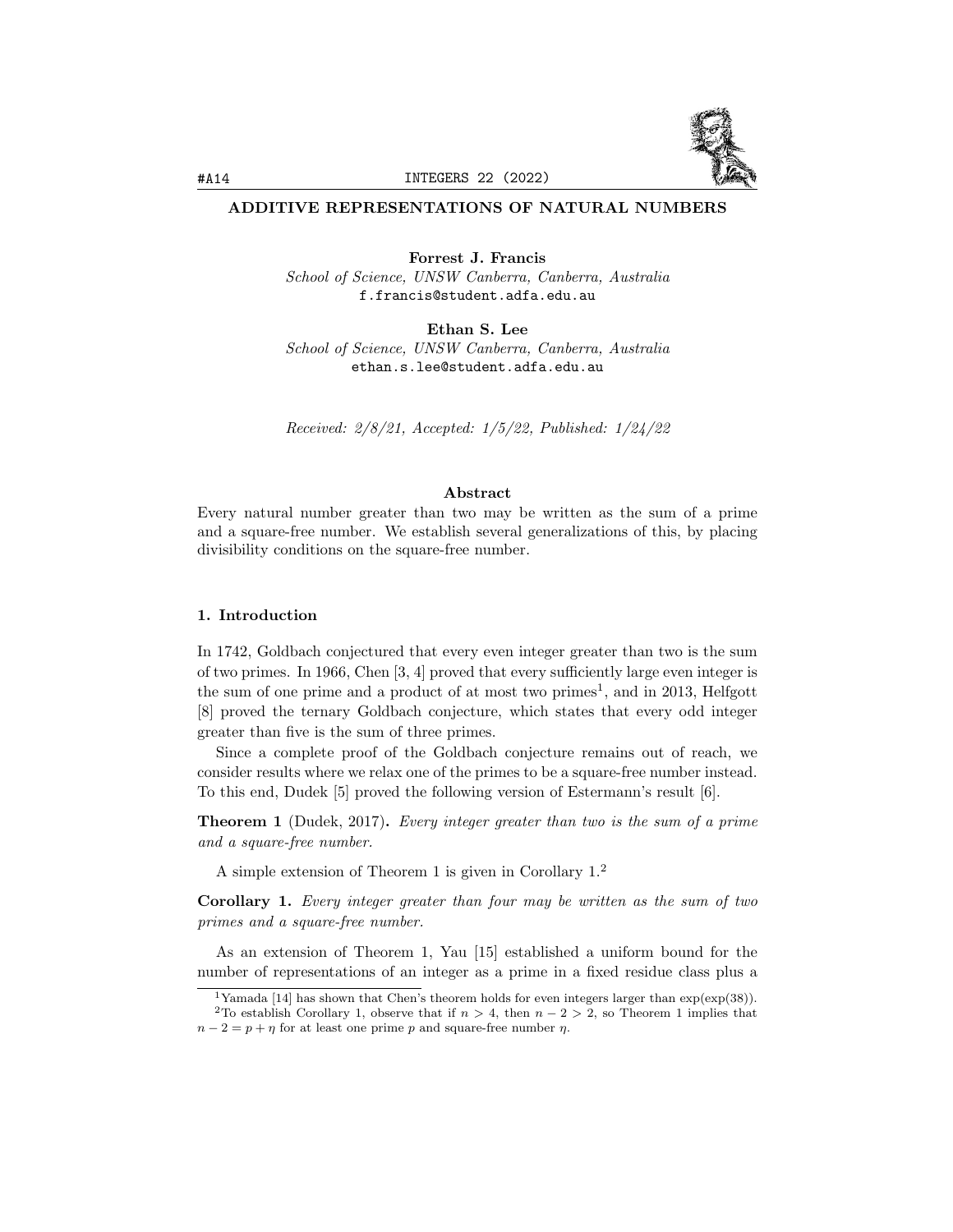square-free number. Instead of placing constraints on the prime, we will impose an additional condition on the divisors of the square-free numbers in Theorem 1. That is, suppose q is prime and  $n > n_0$  where  $n_0$  is small. Does there exist at least one prime  $p$  and a square-free integer  $\eta$  which is co-prime to  $q$  and

$$
n = p + \eta \tag{Q1}
$$

Moreover, does there exist at least one pair of primes  $p_1$ ,  $p_2$  and a square-free integer  $\eta$  such that  $(\eta, q) = 1$  and

$$
n = p_1 + p_2 + \eta \tag{Q2}
$$

We have answered (Q1) and (Q2) for primes  $2 \le q < 10^5$  in the following results. Our results are stated for the best possible range of  $n$ .

**Theorem 2.** Every even integer greater than three can be written as the sum of a prime and an odd square-free number.<sup>3</sup>

Theorem 3. Every integer greater than two except for eleven can be written as the sum of a prime and a square-free number which is co-prime to three.

**Theorem 4.** Suppose  $3 < q < 10^5$  is prime. Every integer greater than two can be written as the sum of a prime and a square-free number co-prime to q.

**Corollary 2.** Suppose  $2 \leq q < 10^5$  is prime. Every integer greater than four can be written as the sum of two primes and a square-free number co-prime to q.

Computations suggest that one could establish similar results for composite q. The authors also believe that a similar method of proof is plausible, if the auxiliary results in Section 2.2 can be extended in the appropriate manner.

In future work, it may also be interesting to investigate the quantity max  $S_q$ , where an *exception set*  $S_q$  contains all the integers which do not have a representation as a prime plus a square-free number co-prime to q for any integer  $q > 1$ . For example, Theorem 3 implies max  $S_3 = 11$ , and a search over the first  $10^8$  integers suggests that  $\max S_{15} = 23$ ,  $\max S_{\prod_{i=2}^{35} p_i} = 355$ . Here,  $p_i$  denotes the *i*<sup>th</sup> prime.

## 1.1. Outline of the Paper

In Section 2, we provide all of the necessary notation and auxiliary results which will be needed throughout the paper. In Section 3, we will prove an important lemma. Finally, in Section 4, we will prove the main results of this paper.

<sup>3</sup>For sufficiently large even integers, Theorem 2 is also a consequence of Chen's theorem.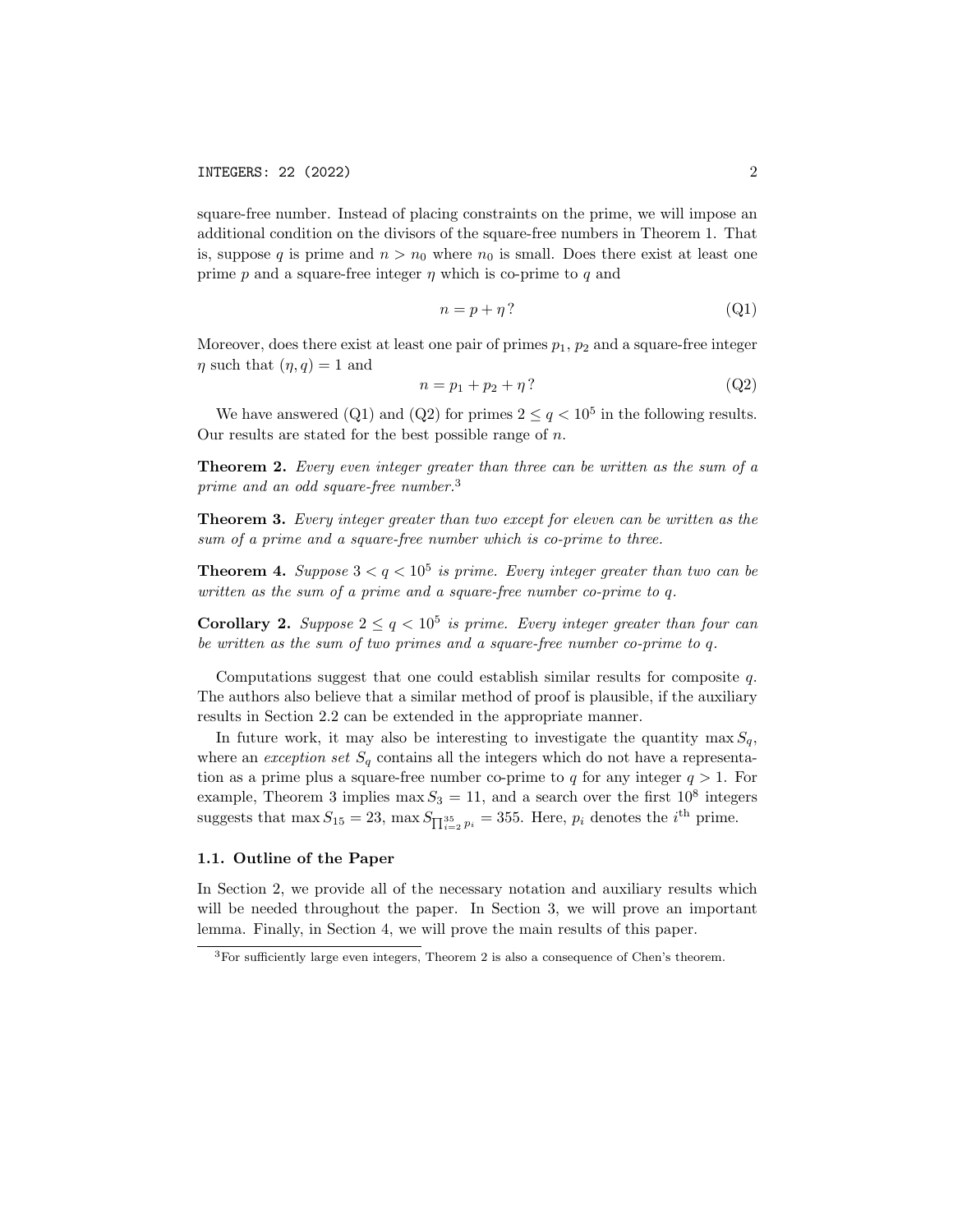## 2. Notation and Auxiliary Results

# 2.1. Notation

Throughout,  $p$  will denote a prime number and  $n$  will denote an integer. Further,  $\varphi$  denotes the Euler-phi function,  $\mu$  denotes the Möbius function,

$$
\theta(x) = \sum_{p \le x} \log p, \quad \theta(x; q, a) = \sum_{\substack{p \le x \\ p \equiv a \pmod{q}}} \log p, \quad \mu_2(n) = \sum_{a^2 | n} \mu(a),
$$

$$
R(n) = \sum_{p \le n} \mu_2(n-p) \log p = \sum_{a \le n^{\frac{1}{2}}} \mu(a) \theta(n; a^2, n),
$$

in which  $\mu_2(n) = 1$  if n is square-free, and  $\mu_2(n) = 0$  otherwise. We also use  $\mu^2$  as a square-free identifier function and  $(a, b)$  as the greatest common divisor function.

#### 2.2. Auxiliary Results

In Section 3, we will determine estimates for  $R(n)$ . To do this, we will appeal to the following estimate, which follows from the work of Bennett et al. [1].

**Proposition 1.** For each square  $a^2 \in [2^2, 316^2]$  and integer n which is co-prime to a, there exist explicit constants  $c_{\theta}(a^2)$  and  $x_{\theta}(a^2) \leq 4.81 \cdot 10^9$  such that

$$
\left| \theta(x; a^2, x) - \frac{x}{\varphi(a^2)} \right| < c_\theta(a^2) \frac{x}{\log x}
$$

for all  $x \geq x_{\theta}(a^2)$ .

*Proof.* For each  $3 \le q \le 10^5$  and integers a such that  $(a, q) = 1$ , Bennett et al. [1, Theorem 1.2] provide explicit constants  $c_{\theta}(q)$  and  $x_{\theta}(q) \leq 8 \cdot 10^9$  such that

$$
\left|\theta(x;q,a)-\frac{x}{\varphi(q)}\right| < c_{\theta}(q)\frac{x}{\log x}
$$

for all  $x \ge x_{\theta}(q)$ . Analysis on the values of  $c_{\theta}(q)$  and  $x_{\theta}(q)$  from the tables<sup>4</sup> provided for [1] at each square  $q = a^2$  in this range will yield the constants  $c_{\theta}(a^2)$ and demonstrate that the maximum value of  $x_{\theta}(a^2)$  is  $4800162889 \leq 4.81 \cdot 10^9$ .

We will also make use of the following estimate for  $\theta(x)$  from Broadbent et al. [2, Theorem 1].

**Theorem 5** (Broadbent et al.). For  $x > e^{20} \approx 3.59 \cdot 10^9$ , we have

$$
|\theta(x) - x| \le 0.375 \frac{x}{\log^3 x}.
$$

<sup>4</sup>The tables are available at https://www.nt.math.ubc.ca/BeMaObRe/.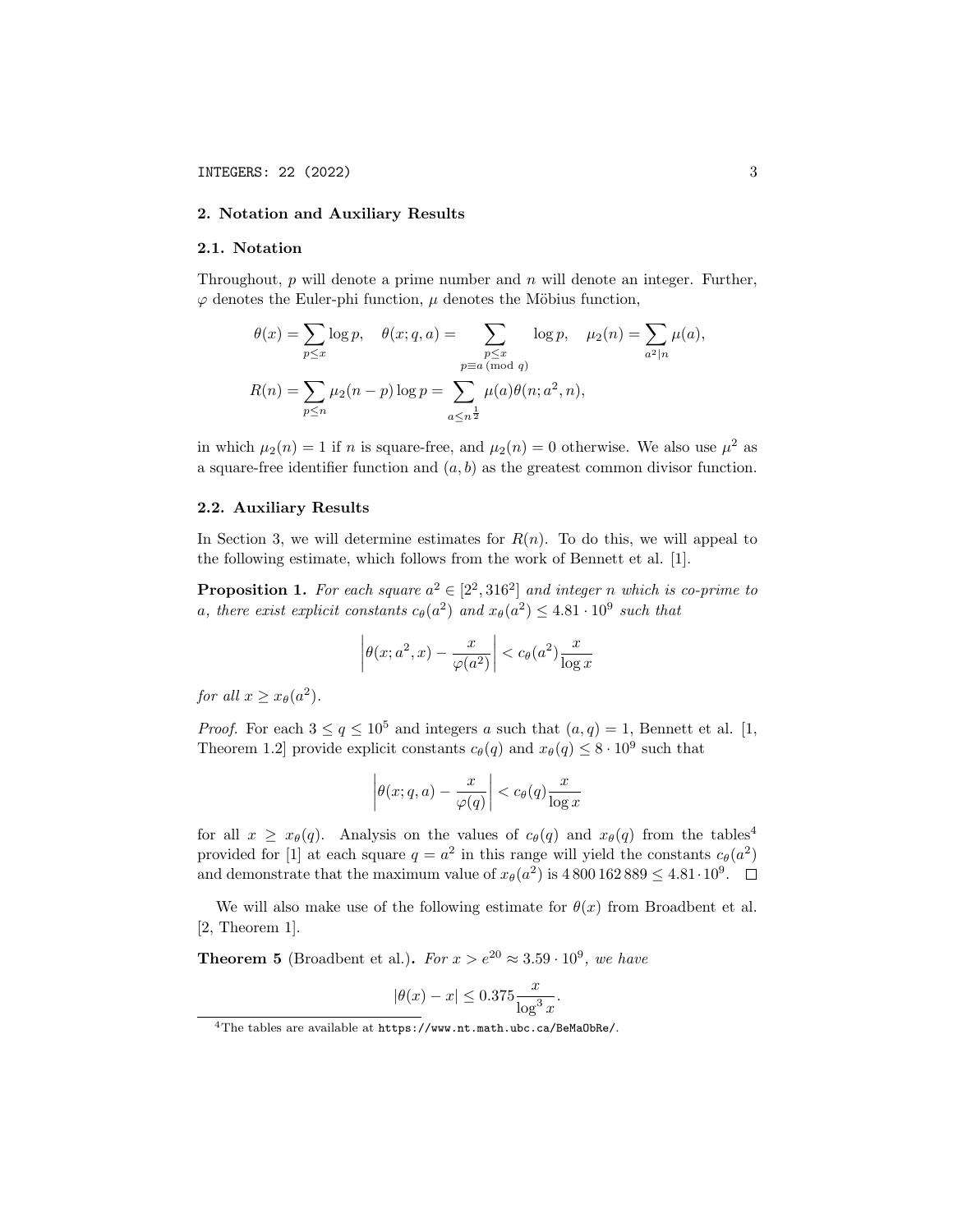# 3. A Key Lemma

Theorem 1 is true as long as  $R(n) > 0$  for all  $n \geq 3$ . To prove Theorem 1, Dudek found an explicit lower bound for  $R(n)$  in [5, Section 2.3], which inferred that  $R(n) > 0$  for all  $n \ge 10^{10}$ , then computationally checked  $R(n) > 0$  for  $n \in [3, 10^{10})$ .

We will prove Lemma 1 and use it to prove the main results of this paper. The main benefit of this (over the lower bound in  $[5,$  Section 2.3) is that we will need to manually verify our main results for a smaller range of  $n$ .

**Lemma 1.** If  $A \in (0, 1/2)$  and  $n \ge 4.81 \cdot 10^9$ , then

$$
\frac{R(n)}{n} > 0.37395 - \frac{0.95}{\log n} - \frac{0.375}{\log^3 n} - 0.0096 \left( \frac{1+2A}{1-2A} \right) - \log n \left( n^{-2A} + n^{-A} - n^{A-1} + n^{-\frac{1}{2}} \right), \quad (1)
$$

where 0.37395 is Artin's constant, rounded to 5 decimal places.

The improvements we obtain come from Proposition 1 (which is wider-reaching than the results from Ramaré–Rumely [12] which Dudek used), and Theorem 5.

Remark 1. Since our paper was released, Hathi and Johnston have established an update to Lemma 1 with more generality in [7, Lemma 3.1]. To see a comparable result, take  $d = e = 1$  in their notation.

## 3.1. Set-up

Trivially, if  $(a, n) > 1$ , then  $\theta(n; a^2, n) \leq \log n$ . Therefore,

$$
R(n) > \sum_{\substack{a \le n^{\frac{1}{2}} \\ (a,n)=1}} \mu(a)\theta(n; a^2, n) - n^{\frac{1}{2}} \log n = \Sigma_1 + \Sigma_2 + \Sigma_3 - n^{\frac{1}{2}} \log n,
$$

in which  $A \in (0, 1/2)$  will be chosen later,

$$
\Sigma_1 = \sum_{\substack{a \le 316 \\ (a,n)=1}} \mu(a)\theta(n; a^2, n), \quad \Sigma_2 = \sum_{\substack{316 < a \le n^A \\ (a,n)=1}} \mu(a)\theta(n; a^2, n), \text{ and}
$$
\n
$$
\Sigma_3 = \sum_{\substack{n^A < a \le n^{\frac{1}{2}} \\ (a,n)=1}} \mu(a)\theta(n; a^2, n).
$$

We will bound  $\Sigma_1 + \Sigma_2$  and  $\Sigma_3$  separately.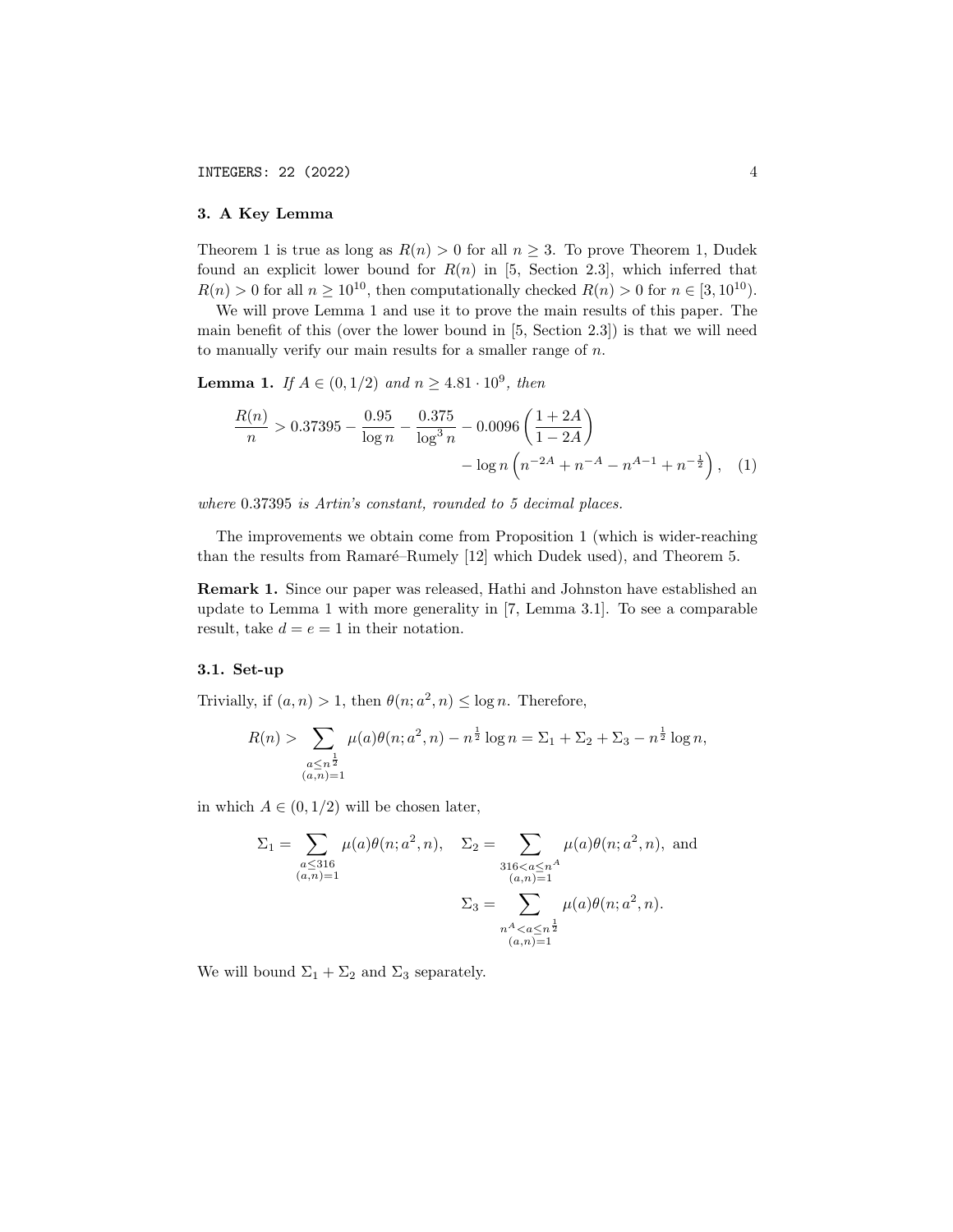# 3.2. Bounding  $\Sigma_1 + \Sigma_2$

We start by listing important bounds, which we will use to deduce a lower bound for  $\Sigma_1 + \Sigma_2$ . First, we observe by computation that

$$
\sum_{2 \le a \le 316} c_{\theta}(a^2) = 0.9474935 < 0.95. \tag{2}
$$

Second, suppose that  $c$  denotes Artin's constant. It follows from computations by Wrench [13] that

$$
\sum_{(a,n)=1} \frac{\mu(a)}{\varphi(a^2)} > \prod_p \left(1 - \frac{1}{p(p-1)}\right) = c > 0.37395.
$$
 (3)

Third, in the range  $316 < a \leq n^A$ , the Brun–Titchmarsh theorem [9] yields

$$
\theta(n; a^2, n) = \frac{n}{\varphi(a^2)} + \varepsilon \left(\frac{1+2A}{1-2A}\right) \frac{n}{\varphi(a^2)},\tag{4}
$$

such that  $|\varepsilon|$  < 1. Finally, we may observe that

$$
\sum_{\substack{a>316\\(a,n)=1}}\frac{\mu(a)}{\varphi(a^2)} \le \sum_{a=1}^{\infty} \frac{\mu^2(a)}{\varphi(a^2)} - \sum_{a\le 316} \frac{\mu^2(a)}{\varphi(a^2)} < 0.0096.
$$
 (5)

To deduce the upper bound, we observed that an upper bound for the infinite sum is 1.95 [11] and computed the finite sum manually. Computations suggest that (5) may be numerically improved, but this is unnecessary for our purposes.

To bound  $\Sigma_1$ , combine Proposition 1, Theorem 5, (2) and (3) to yield

$$
\Sigma_{1} > n \left( \sum_{\substack{2 \leq a \leq 316 \\ (a,n)=1}} \frac{\mu(a)}{\varphi(a^{2})} - \sum_{\substack{2 \leq a \leq 316 \\ (a,n)=1}} \frac{c_{\theta}(a^{2})\mu(a)}{\log n} + 1 - \frac{0.375}{\log^{3} n} \right)
$$
  
> 
$$
n \left( \sum_{(a,n)=1} \frac{\mu(a)}{\varphi(a^{2})} - \sum_{\substack{a > 316 \\ (a,n)=1}} \frac{\mu(a)}{\varphi(a^{2})} - \sum_{\substack{2 \leq a \leq 316 \\ (a,n)=1}} \frac{c_{\theta}(a^{2})}{\log n} - \frac{0.375}{\log^{3} n} \right)
$$
  
> 
$$
n \left( 0.37395 - \sum_{\substack{a > 316 \\ (a,n)=1}} \frac{\mu(a)}{\varphi(a^{2})} - \frac{0.95}{\log n} - \frac{0.375}{\log^{3} n} \right),
$$

since the  $+1$  gets absorbed into the left-most sum. Next, use  $(4)$  to see that

$$
\Sigma_2 > n \left( \sum_{\substack{316 < a \le n^A \\ (a,n)=1}} \frac{\mu(a)}{\varphi(a^2)} - \left( \frac{1+2A}{1-2A} \right) \sum_{\substack{316 < a \le n^A \\ (a,n)=1}} \frac{\mu^2(a)}{\varphi(a^2)} \right).
$$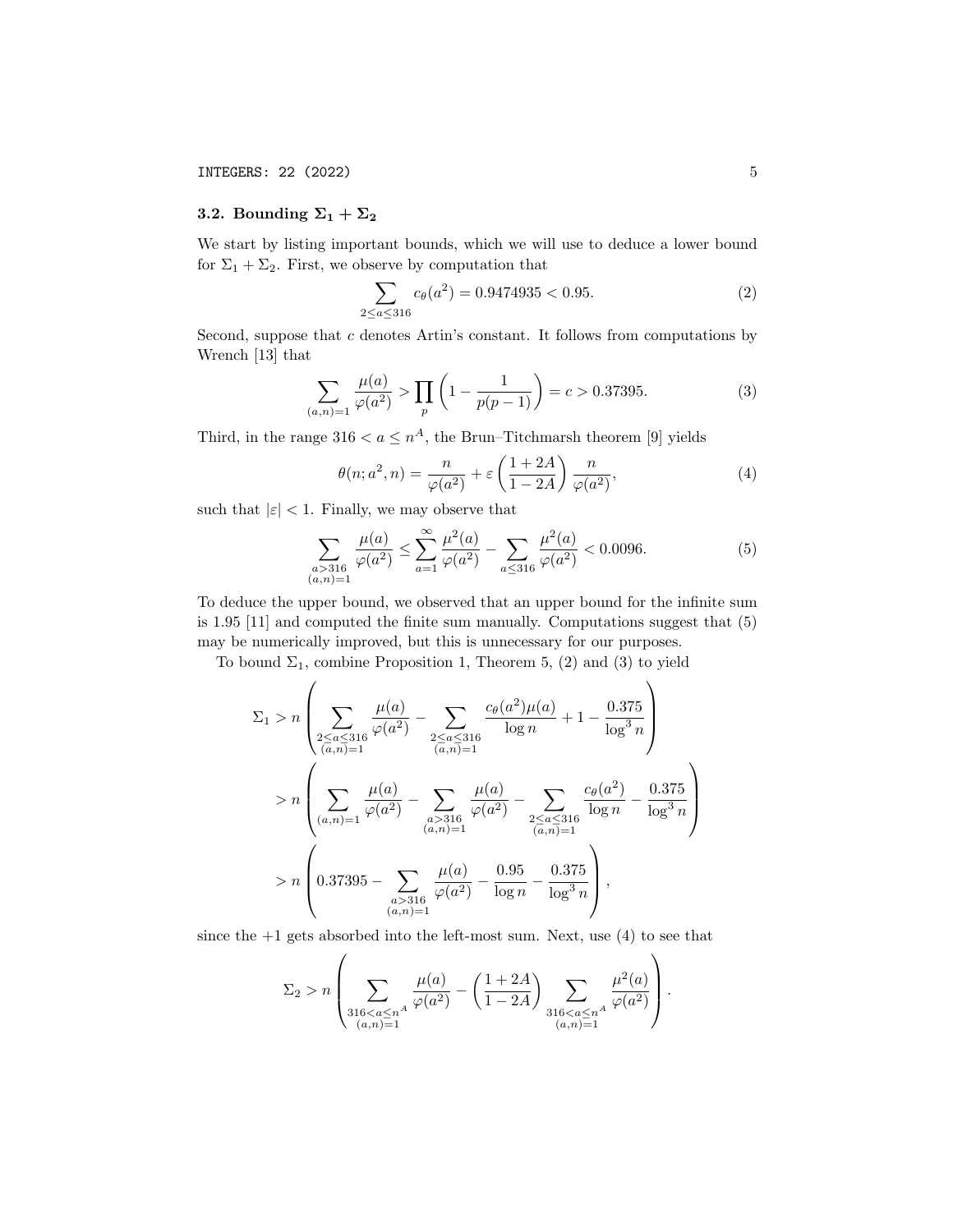Finally, using the preceding observations and (5),  $\Sigma_1 + \Sigma_2$  is larger than

$$
n\left(0.37395 - \sum_{\substack{a>n \ a>1}} \frac{\mu(a)}{\varphi(a^2)} - \frac{0.95}{\log n} - \frac{0.375}{\log^3 n} - \left(\frac{1+2A}{1-2A}\right) \sum_{\substack{316 < a \le n^A \\ (a,n)=1}} \frac{\mu^2(a)}{\varphi(a^2)}\right)
$$
  
> 
$$
n\left(0.37395 - \frac{0.95}{\log n} - \frac{0.375}{\log^3 n} - \left(\frac{1+2A}{1-2A}\right) \sum_{\substack{a>316 \\ (a,n)=1}} \frac{\mu^2(a)}{\varphi(a^2)}\right)
$$
  
> 
$$
n\left(0.37395 - \frac{0.95}{\log n} - \frac{0.375}{\log^3 n} - 0.0096\left(\frac{1+2A}{1-2A}\right)\right).
$$

# 3.3. Final Steps

Following a similar logic to Dudek [5], with less waste, we used a trivial bound for  $\theta(n; a^2, n)$  to bound  $|\Sigma_3|$  and obtain

$$
\Sigma_3 > -n \log n \left( n^{-2A} + n^{-A} - n^{A-1} \right).
$$

Combining our preceding observations, we have established (1) for all  $n \geq 4.81 \cdot 10^9$ .

### 4. Main Results

In this section, we will establish all of the main results of this paper. We treat Theorem 2 separately, but to prove the remaining results, we will use Lemma 1 to establish them for large  $n$  and the algorithm described in Section 4.5 to verify the results for small n.

Suppose that  $2 \le q \le 10^5$  is prime and  $R_q(n)$  denotes the weighted number of representations of  $n$  as the sum of a prime and a square-free number coprime to  $q$ . Then, we have

$$
R_q(n) = \sum_{\substack{p \le n \\ p \not\equiv n \pmod{q}}} \mu^2(n-p) \log p = R(n) - \sum_{\substack{p \le n \\ p \equiv n \pmod{q}}} \mu^2(n-p) \log p.
$$

Therefore, to show  $R_q(n) > 0$ , it suffices to demonstrate

$$
R(n) > \sum_{\substack{p \le n \\ p \equiv n \pmod{q}}} \mu^2(n-p) \log p. \tag{6}
$$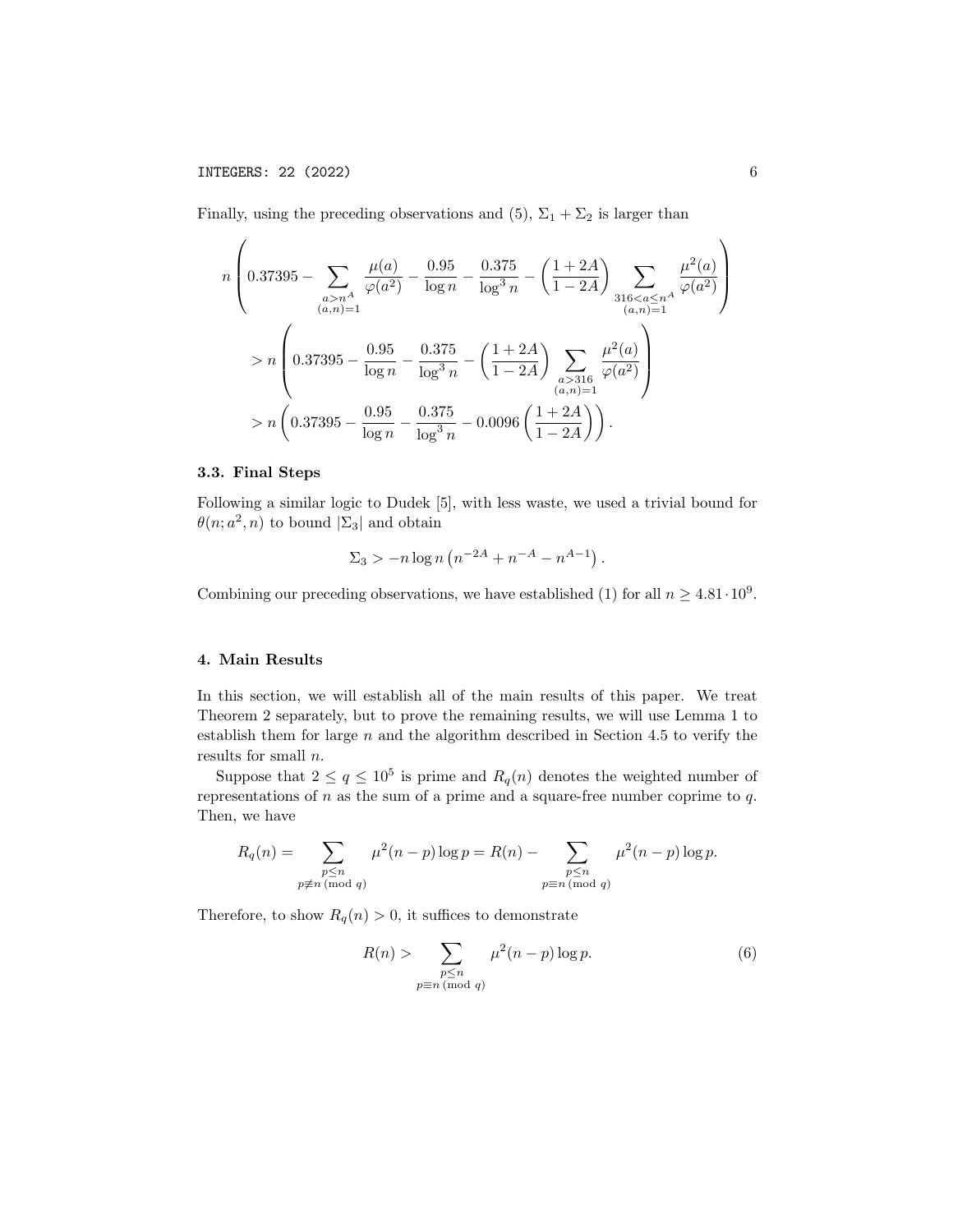# 4.1. Proof of Theorem 2

It is an equivalent problem to establish  $R_2(n) > 0$  for all even  $n > 2$ . First, we observe that for each *odd*  $n, n - p$  is even for all odd primes p, hence

$$
R_2(n) = \begin{cases} \log(n-2) & \text{if } \mu^2(n-2) = 1, \\ 0 & \text{if } \mu(n-2) = 0. \end{cases}
$$

There are infinitely many odd choices for n such that  $\mu(n-2) = 0$ , hence our restriction to even n in this case.

Suppose that n is even, then  $R_2(n) > 0$  if and only if  $R(n) > \theta(n; 2, n)$ . If  $(n, q) > 1$ , then  $\theta(n; q, n) \leq \log q$ . Therefore it suffices to show that  $R(n) > \log 2$ . Taking  $A = 0.33$  (for example) in Lemma 1, one may easily verify that  $R(n) > \log 2$ for  $n \geq 4.81 \cdot 10^9$ . For the remaining range, note that Theorem 2 follows from verifications of Goldbach's conjecture, since  $n$  being written as the sum of two odd primes is satisfactory. Indeed, for  $3 < n \leq 4 \cdot 10^{18}$ , *n* even, this verification is provided by Silva, Herzog, and Pardi [10].  $\Box$ 

#### 4.2. Proof of Theorem 4 for Large n

Suppose  $3 < q \leq 10^5$  is prime; then Theorem 4 holds for  $n \geq 8 \cdot 10^9$  if and only if  $R_q(n) > 0$ . Using (6), it suffices to show that  $R(n) > \theta(n; q, n)$ . By Lemma 1, we need to show that there exists  $A \in (0, 1/2)$  such that

$$
0.37395 - \frac{0.95}{\log n} - \frac{0.375}{\log^3 n} - 0.0096 \left( \frac{1+2A}{1-2A} \right) - \left( n^{-2A} + n^{-A} - n^{A-1} + n^{-\frac{1}{2}} \right) \log n > \frac{\theta(n;q,n)}{n}.
$$
 (7)

We may use Proposition 1 to estimate  $\theta(n; q, n)$  for each  $3 \leq q \leq 10^5$ . It follows that  $A = 0.33$  implies (7) for all primes q in our assumed range.  $\Box$ 

## 4.3. Proof of Theorem 3 for Large n

We use a similar method to the preceding proof, although we must consider the case  $q = 3$  separately because it is clear that  $1/\varphi(3) = 1/2 > 0.37395$ . So, we will need to consider a stronger version of (7). Observe that

$$
\sum_{\substack{p \le n \\ p \equiv n \pmod{3}}} \mu^2(n-p) \log p = \sum_{\substack{p \le n \\ p \equiv n \pmod{3}}} \log p - \sum_{\substack{p \le n \\ p \equiv n \pmod{3}}} \log p. \tag{8}
$$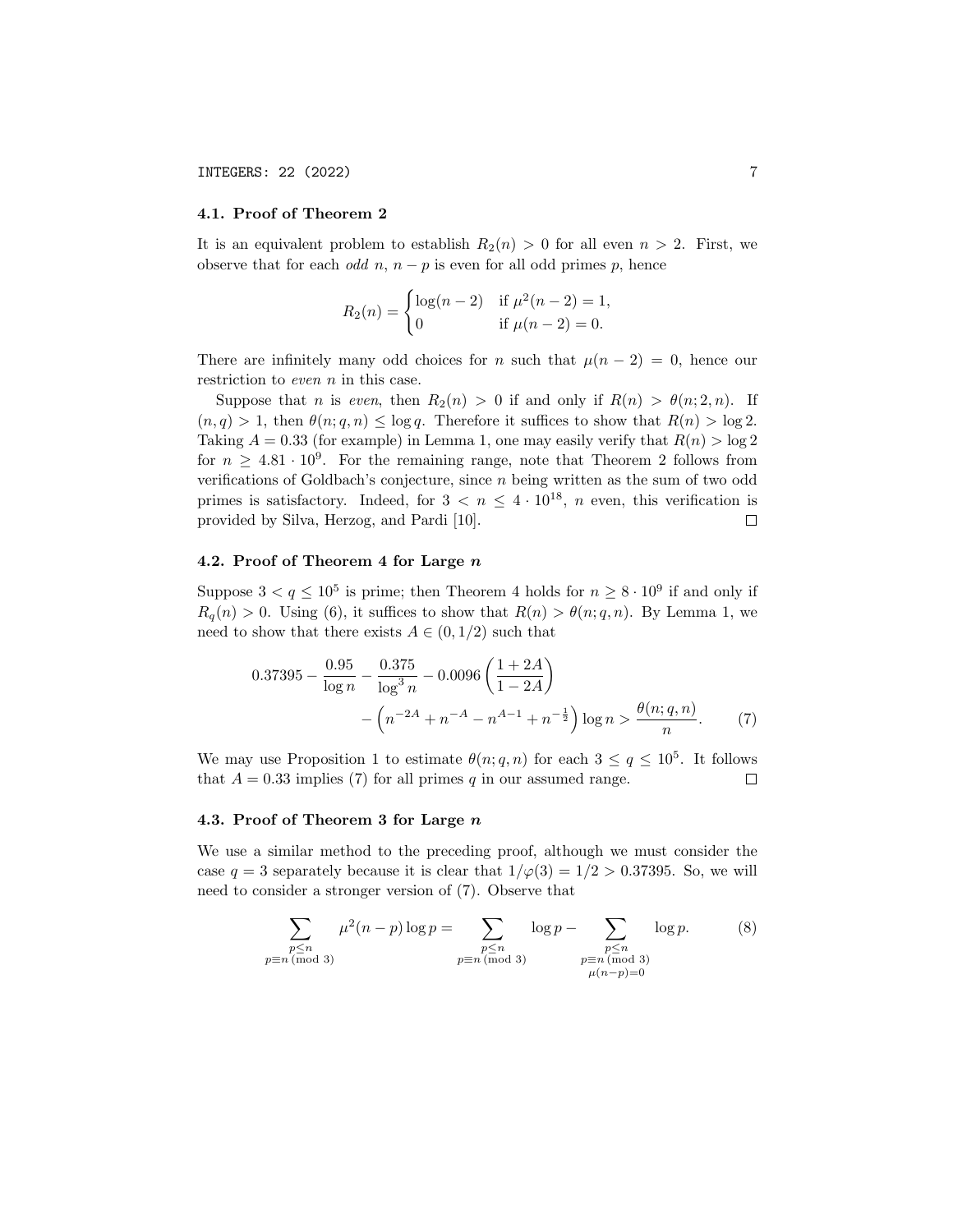An inclusion-exclusion argument yields

$$
\sum_{\substack{p\leq n \ p\equiv n \pmod{3} \\ \mu(n-p)=0}} \log p > \sum_{\substack{p\leq n \ p\equiv n \pmod{3} \\ \mu(n-p)=0}} \log p
$$
\n
$$
= \sum_{\substack{p\equiv n \pmod{75} \\ \mu(n,p)=0}} \log p
$$
\n
$$
= \theta(n; 9, n) + \theta(n; 12, n) + \theta(n; 75, n)
$$
\n
$$
- \theta(n; 36, n) - \theta(n; 225, n) - \theta(n; 300, n) + \theta(n; 900, n).
$$

Therefore, (8) yields

$$
\sum_{\substack{p \le n \\ p \equiv n \pmod{3}}} \mu^2(n-p) \log p < \theta(n; 3, n) - \theta(n; 9, n) - \theta(n; 12, n) - \theta(n; 75, n)
$$

+  $\theta(n; 36, n) + \theta(n; 225, n) + \theta(n; 300, n) - \theta(n; 900, n).$  (9)

Using the explicit bounds from Bennett et al. [1, Theorem 1.2] to estimate each  $\theta(n; q, n)$  term in (9) according to these values establishes

$$
\sum_{\substack{p \le n \\ p \equiv n \pmod{3}}} \mu^2(n-p) \log p < \frac{19}{120}n + 0.00592 \frac{n}{\log n}.\tag{10}
$$

We may compare (10) with Lemma 1, and thereby establish (6) whenever

$$
0.37395 - \frac{0.95}{\log n} - \frac{0.375}{\log^3 n} - 0.0096 \left( \frac{1 + 2A}{1 - 2A} \right) - \left( n^{-2A} + n^{-A} + n^{A-1} - n^{-\frac{1}{2}} \right) \log n > \frac{19}{120} + \frac{0.00592}{\log n}.
$$
 (11)

Choosing  $A = 0.33$  will verify that (11) holds for  $n \geq 8 \cdot 10^9$ .

$$
\sqcup
$$

## 4.4. Proof of Corollary 2 for Large n

Suppose that  $2 \le q \le 10^5$  is prime. We will consider the cases  $q = 2$  and  $q \ge 3$ separately. In the former case, we did not require the computations (which will be outlined in section 4.5) to verify that the result is true for small  $n$ , so we consider a larger range for  $n$  in this case.

If  $q = 2$  and  $n > 4$  is even, then  $n - 2 > 2$  is also even. Therefore, there is a prime  $p_1$  and an odd square-free number  $\eta_1$  such that  $n - 2 = p_1 + \eta_1$  by Theorem 2. Moreover, if  $q = 2$  and  $n > 5$  is *odd*, then  $n - 3 > 2$  is even. Therefore, there is a prime  $p_2$  and an odd square-free number  $\eta_2$  such that  $n-3 = p_2 + \eta_2$  by Theorem 2. To complete Corollary 2 at  $q = 2$ , observe that  $5 = 2 + 2 + 1$ .

If  $q \geq 3$  and  $n \geq 8 \cdot 10^9$ , then suppose that

$$
T(n) := \sum_{\substack{p \le n \\ n - p \notin \{1, 2, 11\}}} \mu^2(n - p) \log p > R(n) - 3 \log n.
$$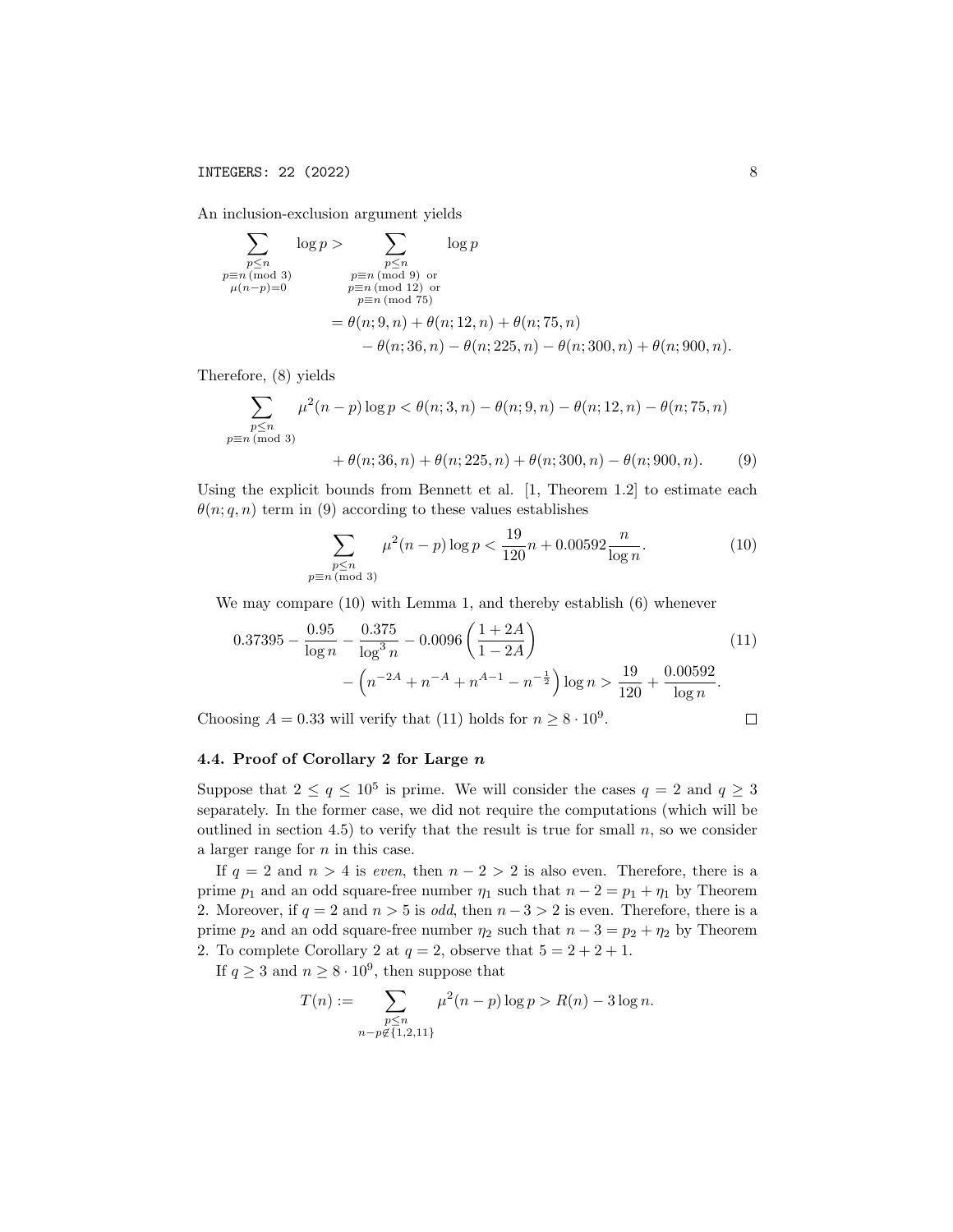If  $T(n) > 0$  then there exists at least one prime  $p_3$  such that  $n - p_3 > 2$  and  $n - p_3 \neq 11$ . Hence, Corollary 2 is also true by corollary of Theorem 4 for  $q > 3$ , and by corollary of Theorem 3 for  $q = 3$ . Therefore, it suffices to show  $T(n) > 0$  in the desired range of  $n$ . It follows from Lemma 1 that

$$
\frac{T(n)}{n} > 0.37395 - \frac{0.95}{\log n} - \frac{0.375}{\log^3 n} - 0.0096 \left( \frac{1+2A}{1-2A} \right) - \log n \left( n^{-2A} + n^{-A} - n^{A-1} + n^{-\frac{1}{2}} + \frac{3}{n} \right). \tag{12}
$$

Now, (12) with  $A = 0.385$  implies the result for large n.

 $\Box$ 

# 4.5. Computations

To complete each of our main results, we verified each result for small  $n$ , wherever necessary. We did this computationally, by slightly adapting the algorithm used by Dudek in [5, p. 239]. Our computations took just short of 7 hours on a machine equipped with 3.20 GHz CPU, using Maple<sup>TM 5</sup>.

If  $3 < n \leq 4 \cdot 10^{18}$  is even, we know by Oliveira e Silva et al. [10] that n is the sum of two primes. Unless  $n = q + q$  for some prime  $q \in [3, 10^5]$ , we are done. When  $n = q + q$ , it is a simple task to verify that it has at least one other representation as a prime plus a square-free co-prime to  $q$ . Hence, we only need to consider odd integers between 3 and  $8 \cdot 10^8$ .

As in Dudek's algorithm, we pre-compute a set  $S$  of square-free numbers up to  $2 \cdot 10^7$ . We break the problem up, considering *n* in intervals of the form

$$
I_a = [a \cdot 10^7, (a+1) \cdot 10^7),
$$

where  $a$  is an integer between 1 and 800. For each such  $a$ , we compute decreasing lists  $P_a = (p_1, p_2, \ldots, p_{100})$  of the 100 largest primes in  $I_{a-1}$ . Starting with the smallest odd n in  $I_a$ , we check if  $n-p_i$  is in S as i ranges from 1 to 100. Each time this check is successful, we compute the gcd of  $n-p_i$  with all previous successful  $n-p_i$ , moving on to  $n + 2$  when this gcd equals 2 (that is, when there is a representation with a square-free number co-prime to every prime  $q \in [3, 10^5]$ ). If there were any n for which the largest 100 primes did not produce all the appropriate representations, we could have checked these cases separately with more primes. However, our program did not return any such n.

For the initial interval  $n \in (2, 10^7)$ , a similar check can be used. Relevant representations can easily be found for n up to  $10^6$ , with the exception of  $n = 2$ and  $n = 11$  (which is an exception only when  $q = 3$ ). Then, letting  $P_0$  be the set of the 100 largest primes less than  $10^6$ , we perform the same check as we did for the other intervals to  $n \in (10^6, 10^7)$ , finding no new exceptions.

<sup>5</sup>Maple is a trademark of Waterloo Maple, inc.